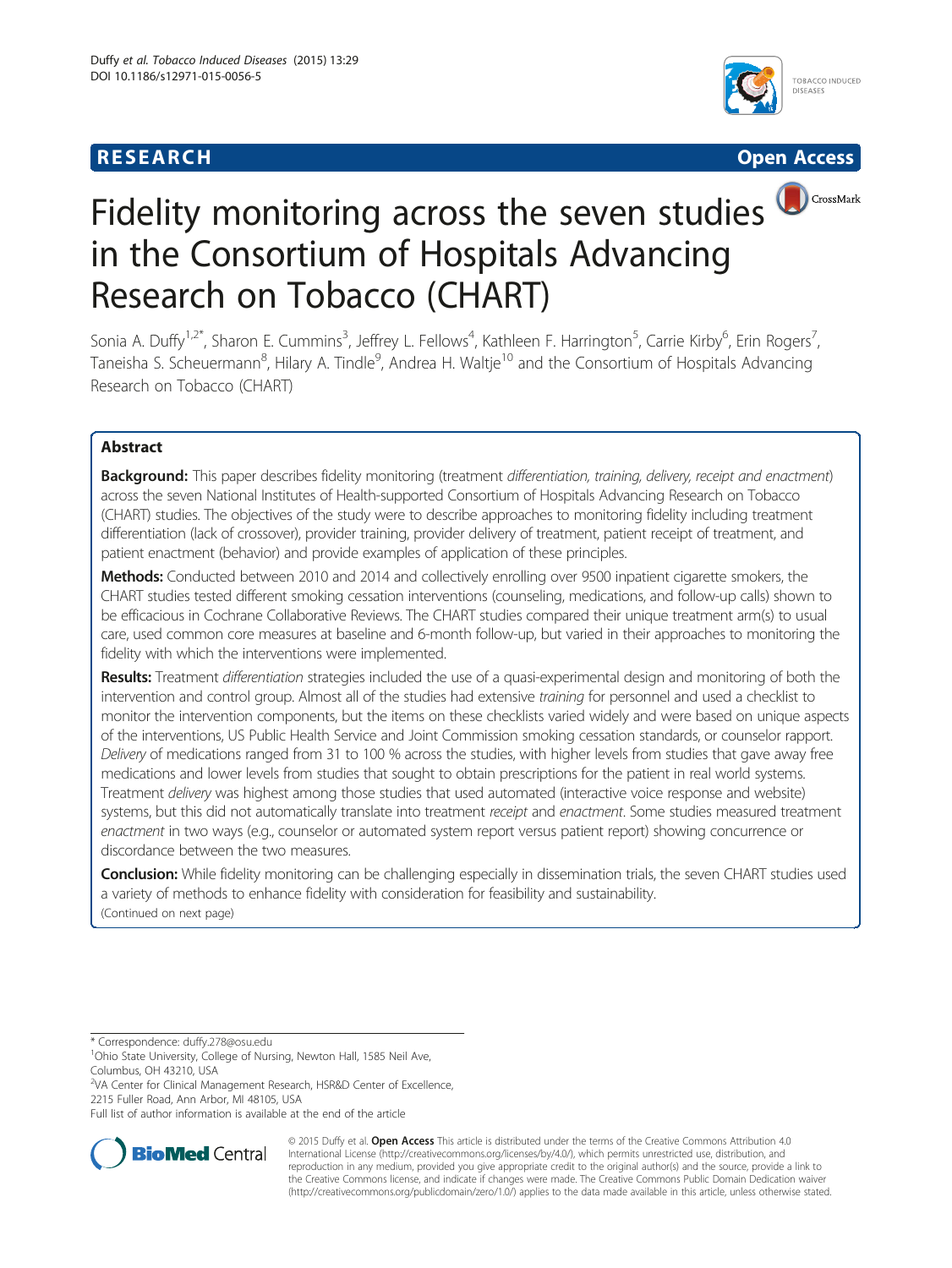### (Continued from previous page)

### Trial registration:

- Dissemination of Tobacco Tactics for hospitalized smokers. Clinical Trials Registration No. [NCT01309217](https://www.clinicaltrials.gov/ct2/show/NCT01309217).
- Smoking cessation in hospitalized smokers. Clinical Trials Registration No. [NCT01289275](https://clinicaltrials.gov/ct2/show/NCT01289275?term=hospitalized+smokers&rank=3).
- Using "warm handoffs" to link hospitalized smokers with tobacco treatment after discharge: study protocol of a randomized controlled trial. Clinical Trials Registration No. [NCT01305928.](https://clinicaltrials.gov/show/NCT01305928)
- Web-based smoking cessation intervention that transitions from inpatient to outpatient. Clinical Trials Registration No. [NCT01277250.](https://www.clinicaltrials.gov/ct2/show/NCT01277250)
- Effectiveness of smoking-cessation interventions for urban hospital patients. Clinical Trials Registration No. [NCT01363245](https://clinicaltrials.gov/ct2/show/NCT01363245).
- Comparative effectiveness of post-discharge interventions for hospitalized smokers. Clinical Trials Registration No. [NCT01177176](https://clinicaltrials.gov/show/NCT01177176).
- Health and economic effects from linking bedside and outpatient tobacco cessation services for hospitalized smokers in two large hospitals. Clinical Trials Registration No. [NCT01236079](https://clinicaltrials.gov/show/NCT01236079).

**Keywords:** Smoking, Cessation, Inpatient, Fidelity

# Introduction

Treatment fidelity is the extent to which an intervention is implemented as designed [[1\]](#page-14-0). The rationale for monitoring fidelity is to address the methodological strategies used to monitor and enhance reliability and validity of the intervention [[2\]](#page-14-0). Moreover, fidelity speaks to the degree of integrity of an intervention. Ensuring treatment fidelity gives researchers more confidence in their results [[2\]](#page-14-0) and increases credibility [[3](#page-14-0)], particularly in trials conducted in community settings where there are diverse settings, therapists, and patients [\[4](#page-14-0), [5](#page-14-0)].

Lack of fidelity refers to any gap between the intervention as it was planned and the intervention as it was actually implemented [[6\]](#page-14-0). If a treatment was not given completely as designed and statistical effects of the treatment are non-significant, then the treatment may be discarded prematurely. Indeed, higher treatment fidelity has been linked to improved outcomes [[6](#page-14-0)]. If significant effects were found, but fidelity was not monitored, then it is unclear whether the difference was due to the intervention itself or to something else [[2, 7\]](#page-14-0). Fidelity measures can be monitored and included in statistical analysis (e.g., the number of times an individual subject was reached on the phone to assess the implementation of a phone intervention) and therefore increase knowledge about how the components of an intervention influence the outcome. Finally, the assessment of treatment fidelity serves to identify barriers to implementation that need to be addressed and modified in order to ensure that the intervention has a greater chance of sustainability [[8\]](#page-14-0).

The five main components of fidelity monitoring are well established and include study design, training, delivery, receipt, and enactment [\[2, 9](#page-14-0), [10](#page-14-0)]. Study design monitoring includes consideration on whether or not the intervention is sufficiently differentiated from the control group (avoidance of cross-contamination). Standardized trainings of providers/interventionists support standardized treatment delivery. In addition, monitoring and maintaining provider skills over time is a necessity. Treatment delivery measures whether or not the treatment was delivered as intended. Treatment receipt measures whether or not the participant understands the intervention and indicates confidence and ability to apply the skills learned in the intervention. Treatment enactment measures whether or not the participant participated in the intervention.

While many studies have been published on the importance of fidelity monitoring and some have published results from their own studies, no papers that we know of have published approaches to fidelity monitoring across several smoking cessation studies. Hence, this paper will describe the methods of fidelity monitoring and provide fidelity data across seven studies that were funded by the National Institutes of Health (NIH) to disseminate unique smoking cessation interventions to hospitalized smokers. Since fidelity influences both the degree to which changes can be attributed to the intervention (internal validity), and the ability to replicate and disseminate the intervention (external validity) [\[11\]](#page-14-0), the assessment of treatment fidelity across the seven studies may be useful to researchers conducting smoking cessation and other behavioral intervention trials [\[7](#page-14-0), [9](#page-14-0)–[13](#page-14-0)].

### Methods

Collectively called the Consortium of Hospitals Advancing Research on Tobacco (CHART), these studies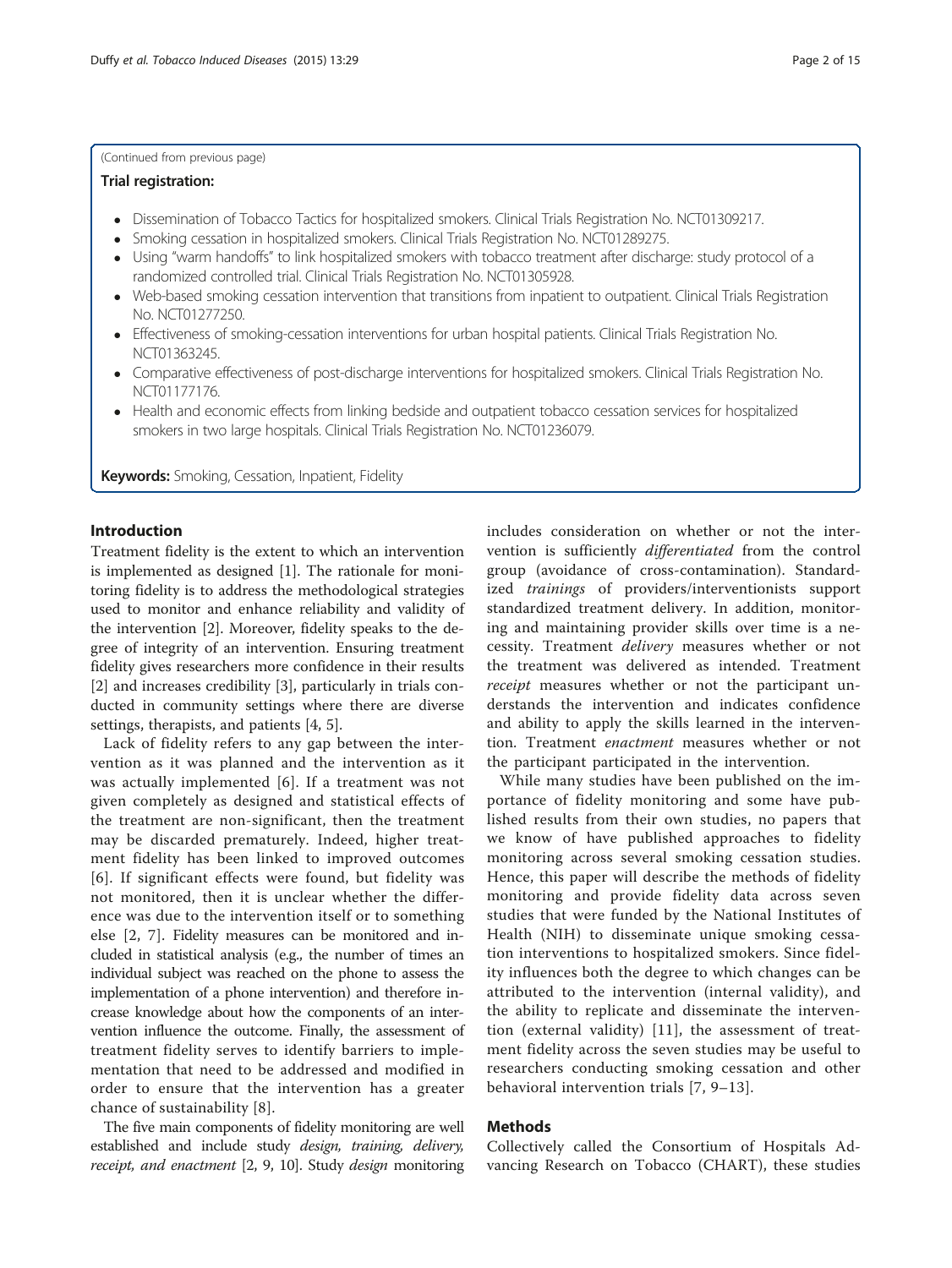conducted between 2010 and 2014 recruited over 9500 inpatient cigarette smokers to test the effectiveness of these unique smoking cessation interventions. The protocols of these seven studies have been published [[14](#page-14-0)–[21\]](#page-14-0) and outcome papers will follow. All of the CHART studies implemented the components of smoking cessation interventions shown to be efficacious in Cochrane Collaborative Reviews [[22](#page-14-0)] including medication and behavioral counseling and follow-up calls. Although usual care varied across the seven studies, all of the CHART studies compared their unique treatment arm(s) to usual care and used common core measures at the baseline and 6-month follow-up. However, each study was unique in how fidelity was monitored. A brief overview of each study design follows.

### University of Michigan Medical Center (UMMC)

The Tobacco Tactics study used a quasi-experimental design in five Michigan Trinity Health System Hospitals. Nurses in three experimental hospitals were taught to conduct the in-hospital, face-to-face Tobacco Tactics intervention in a 1-h educational session using the Tobacco Tactics toolkit. Nurses in the other two hospitals continued usual care (brief advice and brochure). Nurses and inpatient smokers ( $N = 1528$ ) regardless of motivation to quit in both the experimental and control sites were surveyed pre- and post-implementation of the intervention [[15](#page-14-0)].

### University of California, San Diego (UCSD)

In this 2 by 2 factorial randomized controlled trial (RCT), 1270 inpatient smokers motivated to quit from three healthcare systems (a total of 5 hospitals) in San Diego and Davis, CA were randomized to one of four conditions: 1) usual care; 2) nicotine patches provided at the time of discharge; 3) telephone counseling after discharge and; 4) nicotine patches at discharge plus telephone counseling after discharge. Six standard counseling sessions were proactively provided by the state quitline post discharge. Subjects in the patch conditions received 8 weeks of nicotine patches at the time of discharge [\[16\]](#page-14-0).

### University of Kansas (KU)

This RCT compared warm-handoff versus fax referral (usual care) for linking hospitalized smokers motivated to quit to state quitline services  $(N = 1054)$  from two large hospitals. Counselors provided brief cessation advice to all patients and provided them with a standard smoking cessation booklet. In the warm hand-off intervention condition, patients received an abbreviated bedside intervention and the counselor called the quit line and transferred the call to the patient's bedside hospital phone or mobile phone before leaving. In the

control condition, fax-referral patients received the usual care cessation counseling and were fax referred to the quitline. Outcome data collected from the state quit line provider, Alere Well Being (AWB), included enrollment and number of calls completed out of a total of 5 intervention calls [[21](#page-14-0)].

### New York University (NYU)

This RCT compared two methods of smoking cessation delivered to all inpatient smokers regardless of motivation to quit discharged from two urban public hospitals in New York City (Bellevue and the Manhattan VA): 1) seven sessions of proactive telephone counseling delivered by study staff; or 2) referral to the New York State Quitline via fax or online referral  $(n = 805)$ . Counselors in the intervention arm assisted patients ( $n = 805$ ) in obtaining four weeks of NRT patch or gum after discharge. Counselors in the Quitline arm assisted patients  $(n = 814)$  in obtaining NRT following usual Quitline protocols  $(N = 1619)$ . For most participants this was two weeks of NRT patch or gum [\[17\]](#page-14-0).

### University of Alabama at Birmingham (UAB)

This RCT randomized all smokers regardless of motivation to quit in a large university hospital who had an email address and access to the internet to: 1) usual care; or 2) the web-based Decide2Quit intervention. The intervention included a visit by a counselor who introduced them to the web-site, assisted them with registering to the site, and provided a booklet that gave an overview of the web-site, including information to help them log into the site on their own  $(N = 1488)$ . If the participant was discharged prior to the bedside registration, a booklet was sent to their home address and a counselor walked them through website registration and orientation over the phone. Questions completed during the intervention registration informed tailored email messages automatically sent on a scheduled basis. The website allowed participants to send messages to a counselor and receive responses. Participants were called between 10 and 30 days post hospitalization to encourage use of the web-site [\[18\]](#page-14-0).

# Kaiser Permanente Center for Health Research (KPCHR)

The Inpatient Technology-Supported Assisted Referral (ITSAR) study was a RCT recruiting smokers motivated to quit in three large hospitals serving the Portland OR metropolitan area that compared: 1) adding an assisted referral (AR) to available outpatient quit services and medications following discharge and four post-discharge Interactive Voice Response (IVR) telephone follow-up calls (AR + IVR); and 2) usual care bedside cessation counseling, medication, and information about available quit services. IVR calls captured smoking status, cessation program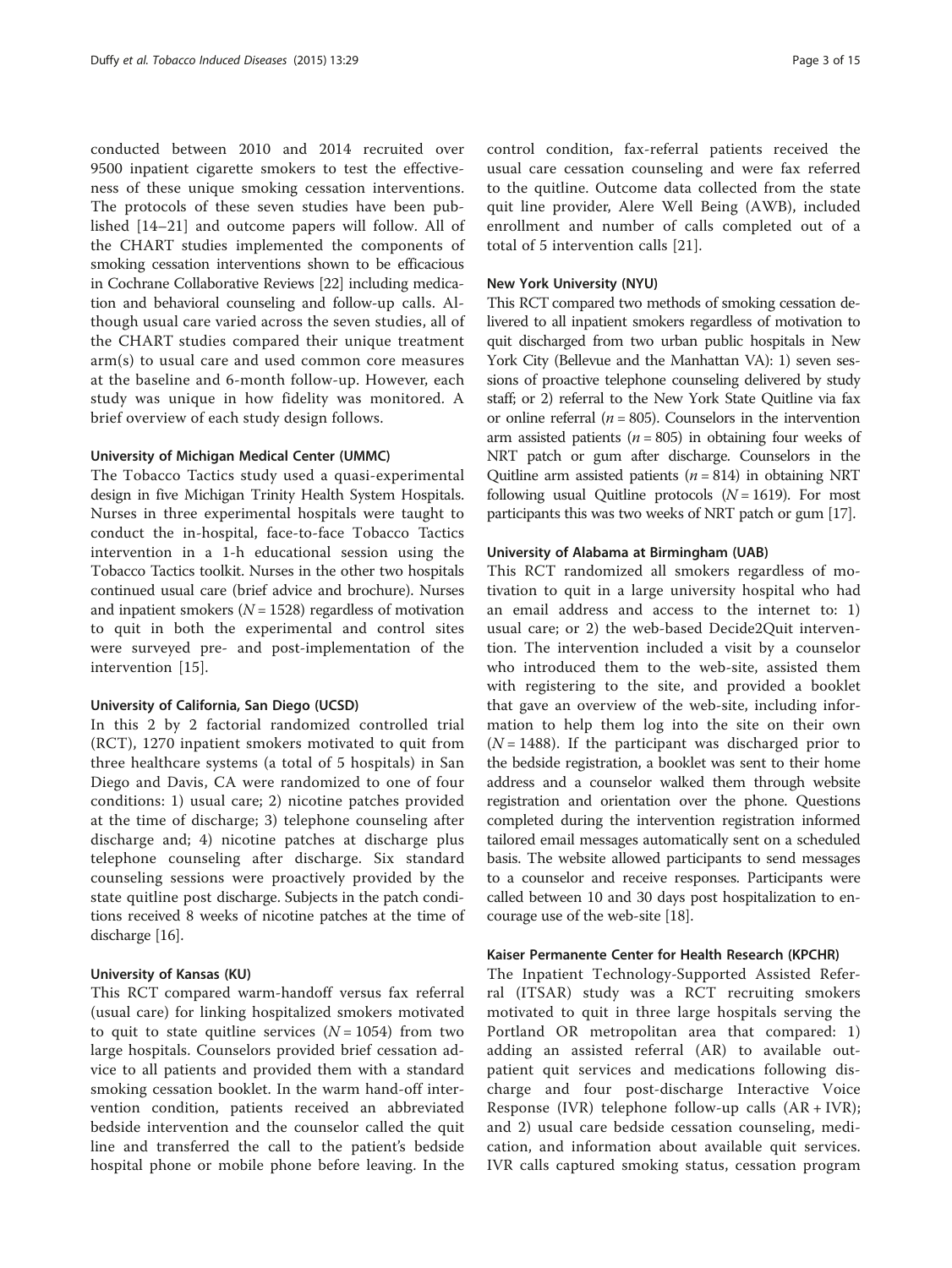enrollment status, medication use, and provided brief supportive messages. Nine hundred participants were recruited (599 to AR + IVR and 301 to usual care) using a 2:1 recruitment strategy [\[19](#page-14-0)].

### Massachusetts General Hospital (MGH)

The RCT Hospital-Initiated Assistance for Nicotine Dependence 2 (Helping HAND 2) is a multisite iteration of Helping HAND 1 [\[23](#page-14-0)] and is enrolling 1350 adult smokers motivated to quit admitted to 3 acute care hospitals in Massachusetts and Pennsylvania. Data are included on 529 participants who were enrolled at the time of this writing. All subjects received brief inhospital smoking intervention and were randomly assigned at discharge to either usual care (referral to the Massachusetts or Pennsylvania state quitline) or extended care intervention, which consisted of a 3-month program with 2 components: 1) free medication (30-day supply of FDA-approved medication including nicotine replacement, bupropion, or varenicline) given at hospital discharge and refillable free for a total of 90 days to facilitate medication use and adherence; and 2) Tel ASK (participating IVR company) triage to telephone counseling from a national quitline provider, Alere Well Being (AWI) [[20\]](#page-14-0).

### Results

Table [1](#page-4-0) summarizes how each of the five components of fidelity were addressed and monitored by each of the seven CHART studies. Selected results of the fidelity data from each site follows. Figure [1](#page-7-0) and Tables [2,](#page-7-0) [3, 4](#page-8-0), [5](#page-9-0), [6](#page-9-0) and [7](#page-10-0) show examples of the components of fidelity monitoring from each site with corresponding data.

### University of Michigan Medical Center (UMMC)

Figure [1](#page-7-0) shows the results for treatment *delivery* assessed using the nurse interviews conducted with 11 %  $(n = 140)$  of nurses in the intervention sites. Nurses reported high delivery rates on most items, except for showing the DVD. Qualitative comments from the nurses indicated that the overhead television system was often not working or when it was working, it was cumbersome to use. One nurse who did not attend the training reported delivering the intervention as she learned it from the other nurses.

# University of California, San Diego (UCSD)

A chart audit showed that treatment differentiation was high in that no patients in the control or counseling only group were given nicotine patches at discharge. Examination of the quitline data revealed that 10 subjects (<1 %) in the control or patch only group proactively called the quitline after hospital discharge and received counseling. Table [2](#page-7-0) shows an example of

monitoring the treatment *delivery* comparing the rates for those in the patch only condition to those in the counseling plus patch condition. Overall 55.1 % received their patches upon discharge, 34.5 % were mailed patches after discharge, 1.7 % refused, and 8.6 % were unknown. There was greater difficulty delivering patches to subjects in the combined counseling plus patch condition than the patches only condition (58.0 % versus 67.5 %;  $p < .05$ ).

### University of Kansas (KU)

Table [3](#page-8-0) shows fidelity data for treatment *delivery* assessed using 108 direct observations of counselors in both the intervention ( $n = 57$ ) and control ( $n = 51$ ) arms. The mean fidelity was 94 % for both the treatment and control arms. In terms of treatment enactment, 99.6 % of participants assigned to warm hand-off intervention enrolled, while only 59.6 % of participants assigned to fax referral control arm enrolled  $(p < .001)$ . The rates of completed calls were as follows: 31 % did not complete any calls, 25 % completed 1 call, 16 % completed 2 calls, 12 % completed 3 calls, 9 % completed 4 calls, and 7 % completed 5 calls.

### New York University (NYU)

Table [4](#page-8-0) shows treatment delivery for smoking cessation medications; 32 % of intervention participants were interested in receiving NRT, 31 % were delivered NRT, and 8 % received a NRT prescription on hospital discharge. In terms of treatment enactment, 52 % of participants randomized to the intervention arm ( $n = 805$ ) completed at least one counseling call and only 14 % received all seven counseling calls. Participants completed an average of two counseling calls (the average was four calls among participants who began counseling). The average length of the first call was 22 min and follow-up calls averaged 13 min. Eighty-one participants set a quit date with their counselor (10 % of all intervention participants; 20 % of those who began counseling) and 218 participants reported using NRT to a counselor (27 % of all intervention participants; 52 % of those who began counseling). Similarly, 2-month follow-up surveys showed that 48 % of intervention participants (384/805) reported receiving telephone counseling and 34 % (271/ 805) reported using NRT.

### University of Alabama at Birmingham (UAB)

Treatment enactment was monitored using websystem tracking of logins, the number of emails automatically sent, and the number of emails sent to and responded by the tobacco counselors as well as by patient recall of web participation from a subgroup of participants (see Table [5](#page-9-0)). Of the 748 assigned to the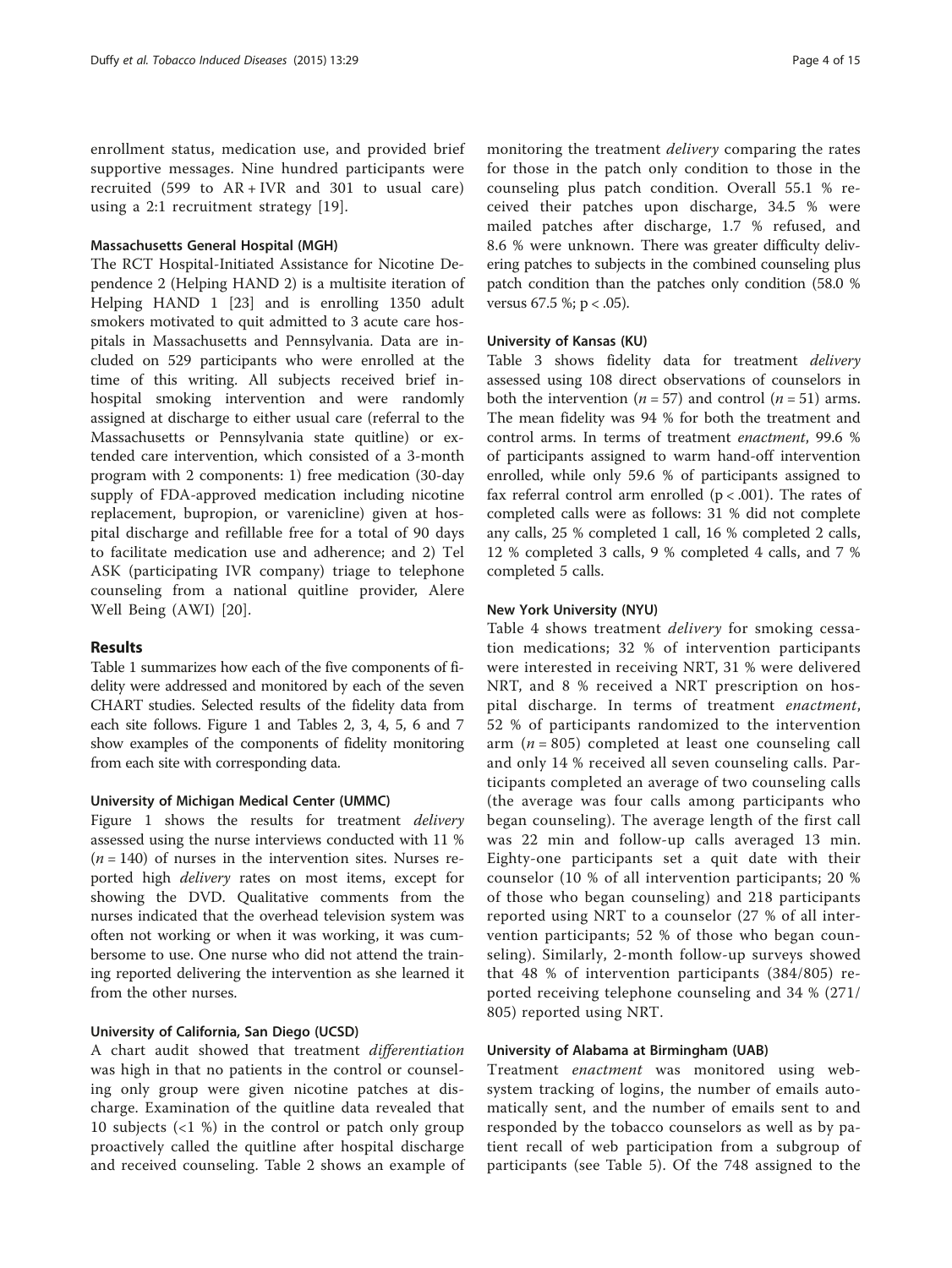<span id="page-4-0"></span>

|  |  | Table 1 Components of fidelity addressed by each study |  |  |  |  |  |  |
|--|--|--------------------------------------------------------|--|--|--|--|--|--|
|--|--|--------------------------------------------------------|--|--|--|--|--|--|

|             | Study design/Differentiation                                                                                                                                                                      | Training                                                                                                                                                                                                                                      | Delivery                                                                                                                                                                                                                                                                                                    | Receipt                                                                                                                                                                                                                                                                   | Enactment                                                                                                                                                                              |
|-------------|---------------------------------------------------------------------------------------------------------------------------------------------------------------------------------------------------|-----------------------------------------------------------------------------------------------------------------------------------------------------------------------------------------------------------------------------------------------|-------------------------------------------------------------------------------------------------------------------------------------------------------------------------------------------------------------------------------------------------------------------------------------------------------------|---------------------------------------------------------------------------------------------------------------------------------------------------------------------------------------------------------------------------------------------------------------------------|----------------------------------------------------------------------------------------------------------------------------------------------------------------------------------------|
| <b>UMMC</b> | Quasi-experimental design with 3<br>intervention hospitals and 2 usual<br>care hospitals decreased chances of<br>cross-over.                                                                      | Packaged both nurse training and<br>patient intervention into a toolkit.                                                                                                                                                                      | Pre- post-intervention nurse surveys<br>in intervention and control sites.                                                                                                                                                                                                                                  | 30 day-post-intervention patient<br>surveys.                                                                                                                                                                                                                              | 30-day post-intervention<br>patient surveys.                                                                                                                                           |
|             | Increased chances of sustainability as<br>all nurses in intervention sites were<br>trained.                                                                                                       | Research nurse trained trainers until<br>they demonstrated fidelity of<br>training.                                                                                                                                                           | Nurse interviews in intervention sites<br>only.                                                                                                                                                                                                                                                             | EMR download medications and<br>counselina.                                                                                                                                                                                                                               |                                                                                                                                                                                        |
|             |                                                                                                                                                                                                   | Patient intervention manualized.                                                                                                                                                                                                              | Also see Fig. 1.                                                                                                                                                                                                                                                                                            |                                                                                                                                                                                                                                                                           |                                                                                                                                                                                        |
|             |                                                                                                                                                                                                   |                                                                                                                                                                                                                                               | EMR download from nurse<br>documentation.                                                                                                                                                                                                                                                                   |                                                                                                                                                                                                                                                                           |                                                                                                                                                                                        |
| <b>UCSD</b> | Randomization was completed using<br>iPads and tablets so recruiters had<br>timely access to randomized<br>condition, minimizing data entry<br>errors and cross-contamination of<br>intervention. | An operations manual guided<br>research staff on the various<br>components of the study.                                                                                                                                                      | Reports were generated from the<br>comprehensive UCSD database (that<br>combined both research-specific data<br>with intervention data) to ensure<br>protocol adherence (e.g., proper<br>number of attempts for counseling<br>clients, nicotine patches distributed to<br>clients, materials mailed, etc.). | Treatment receipt was assessed by<br>monitoring of quitline counseling<br>database, hospital documentation of<br>patch delivery, and self-report at<br>follow-up regarding receipt and use<br>of nicotine patches and/or quitline<br>services or other tobacco treatment. | Counseling adherence data<br>was collected from the<br>quitline documenting the<br>number of calls participants<br>completed.                                                          |
|             |                                                                                                                                                                                                   | Standardized training that included<br>role-play, was provided to recruitment<br>staff (i.e., respiratory therapists and<br>dedicated research recruiters) and<br>to quitline staff responsible for providing<br>the counseling intervention. | Also see Table 2.                                                                                                                                                                                                                                                                                           |                                                                                                                                                                                                                                                                           | Two- and six-month evaluation<br>Calls contained self-reported<br>use of quitting aids (including<br>those from the study) and use<br>of behavioral treatment<br>(including quitline). |
|             |                                                                                                                                                                                                   | The project manager went into the<br>field quarterly, or when new<br>employees were hired, observed,<br>and provided feedback to staff to<br>ensure adherence to project<br>protocols.                                                        | The counseling used a structured<br>protocol.                                                                                                                                                                                                                                                               |                                                                                                                                                                                                                                                                           |                                                                                                                                                                                        |
|             |                                                                                                                                                                                                   | Bi-weekly meetings allowed quitline<br>counselors to discuss specific<br>counseling cases and review skills,<br>increasing fidelity.                                                                                                          | Timing, length, and frequency of<br>counseling calls was recorded.                                                                                                                                                                                                                                          |                                                                                                                                                                                                                                                                           |                                                                                                                                                                                        |
| KU          | Quitline Alere Well Being (AWB)<br>provided reports on how the patient<br>had been referred to the<br>quitline-fax or warm handoff.                                                               | A master's degree level certified<br>tobacco treatment specialist trained<br>hospital tobacco use counselors.                                                                                                                                 | Trainers observed counselors'<br>delivery of counseling and<br>counselor's documentation of the<br>intervention.                                                                                                                                                                                            | Treatment receipt was assessed by<br>hospital treatment counselor<br>documentation and self-report at<br>follow-up as to whether participants                                                                                                                             | Counseling adherence data<br>was collected from the<br>quitline documenting the<br>number of calls participants                                                                        |
|             | Differentiation was assessed by<br>comparing records of group<br>assignment to the group file in<br>which AWB reported data back to                                                               | Hospital counseling training included<br>didactics, role-playing, and supervised<br>delivery of the intervention.                                                                                                                             | Fidelity monitors observed a 10 %<br>convenience sample of the tobacco<br>use treatment sessions delivered in<br>the hospital.                                                                                                                                                                              | received quit line services or other<br>tobacco treatment.                                                                                                                                                                                                                | completed.                                                                                                                                                                             |
|             | the research team.                                                                                                                                                                                | During the training process, the<br>fidelity monitor observed new                                                                                                                                                                             | A checklist was used to assess<br>provision of each component of                                                                                                                                                                                                                                            |                                                                                                                                                                                                                                                                           |                                                                                                                                                                                        |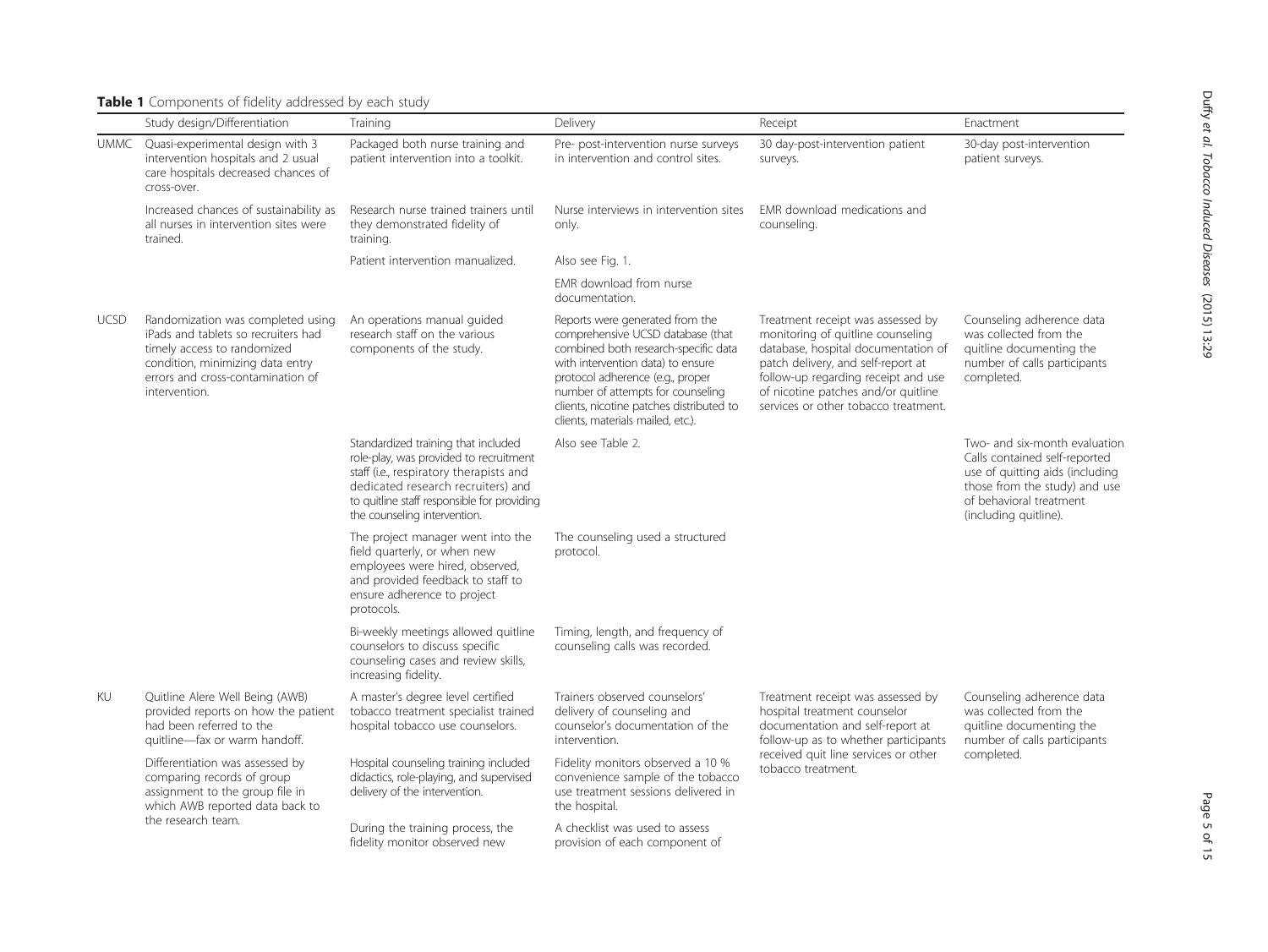# Table 1 Components of fidelity addressed by each study (Continued)

|            |                                                                                                                                                                                                                                              | trainee counselors at least once per<br>week.                                                                                                                                                                          | treatment by intervention arm for<br>the study.                                                                                                                                                                                                                                                                                                           |                                                                                                                              |                                                                                                                                   |
|------------|----------------------------------------------------------------------------------------------------------------------------------------------------------------------------------------------------------------------------------------------|------------------------------------------------------------------------------------------------------------------------------------------------------------------------------------------------------------------------|-----------------------------------------------------------------------------------------------------------------------------------------------------------------------------------------------------------------------------------------------------------------------------------------------------------------------------------------------------------|------------------------------------------------------------------------------------------------------------------------------|-----------------------------------------------------------------------------------------------------------------------------------|
|            |                                                                                                                                                                                                                                              | Hospital tobacco treatment                                                                                                                                                                                             | Also see Table 3.                                                                                                                                                                                                                                                                                                                                         |                                                                                                                              |                                                                                                                                   |
|            |                                                                                                                                                                                                                                              | counselors used a counseling<br>checklist to document assessment.<br>smoking cessation medication usage<br>and recommendations, and referrals<br>to the quitline.                                                      | Fidelity monitors assessed how well<br>counselors documented in the<br>medical record the treatment that<br>was provided.                                                                                                                                                                                                                                 |                                                                                                                              |                                                                                                                                   |
| <b>NYU</b> | The processes of transferring<br>participant data to the Quitline<br>(control) and providing multi-session<br>telephone counseling (intervention)<br>were accomplished by different<br>study team members, limiting<br>chance of cross-over. | Standardized operating procedure<br>(SOP) manuals were developed for<br>all study procedures.                                                                                                                          | Intervention counselors completed<br>standardized documentation of their<br>counseling sessions using a study<br>database with close-ended and<br>open-ended fields to document the<br>number and duration of counseling<br>calls, correctness of contact<br>information, overall success in<br>reaching participants, NRT orders,<br>and topics covered. | Treatment receipt (i.e., patient<br>understanding of the intervention<br>and confidence) was not<br>systematically assessed. | Enactment was assessed by<br>counselor documentation and<br>2-month patient follow-up<br>surveys.                                 |
|            | Differentiation was assessed by<br>comparing participant group<br>assignments with Quitline and<br>intervention counselor<br>documentation.                                                                                                  | Intervention counselors underwent<br>20-30 h of initial training on the<br>counseling protocol.                                                                                                                        | Also see Table 4.                                                                                                                                                                                                                                                                                                                                         | 2-month follow-up surveys assessed<br>patient satisfaction with treatment.                                                   | Also see Table 4.                                                                                                                 |
|            |                                                                                                                                                                                                                                              | Training included didactic lectures,<br>role-plays and practice with standard-<br>ized patients<br>(actors trained to portray real patients).                                                                          | Each month a random sample of<br>intervention counseling sessions<br>were audiotaped and reviewed by<br>the study's clinical supervisor using a<br>standardized form assessing<br>adherence to the protocol and<br>counseling approach.                                                                                                                   |                                                                                                                              |                                                                                                                                   |
|            |                                                                                                                                                                                                                                              | Intervention counselors participated<br>in weekly supervision with the<br>study's clinical supervisor providing<br>an opportunity for training updates<br>(e.g., review of the protocol and<br>counseling approaches). | The study supervisor met with<br>counselors individually to review the<br>form and provide feedback.                                                                                                                                                                                                                                                      |                                                                                                                              |                                                                                                                                   |
| <b>UAB</b> | Treatment differentiation occurred by<br>limiting access of the web-site to those<br>randomized to the intervention<br>through registration to the website by<br>an intervention staff member.                                               | Hospital staff attended at least one<br>two-hour training session.                                                                                                                                                     | Once registered, participants<br>received automated emails.                                                                                                                                                                                                                                                                                               | The website tracked messages sent<br>to and from the Tobacco Treatment<br>Counselor.                                         | The website tracked<br>participants' web-site log-ins,<br>number of days website<br>accessed, and number of<br>web pages visited. |
|            |                                                                                                                                                                                                                                              |                                                                                                                                                                                                                        | The website tracked registrations,<br>log-ins and automated email messages<br>and subset of participants were<br>surveyed.                                                                                                                                                                                                                                | Also see Table 5.                                                                                                            | Also see Table 5.                                                                                                                 |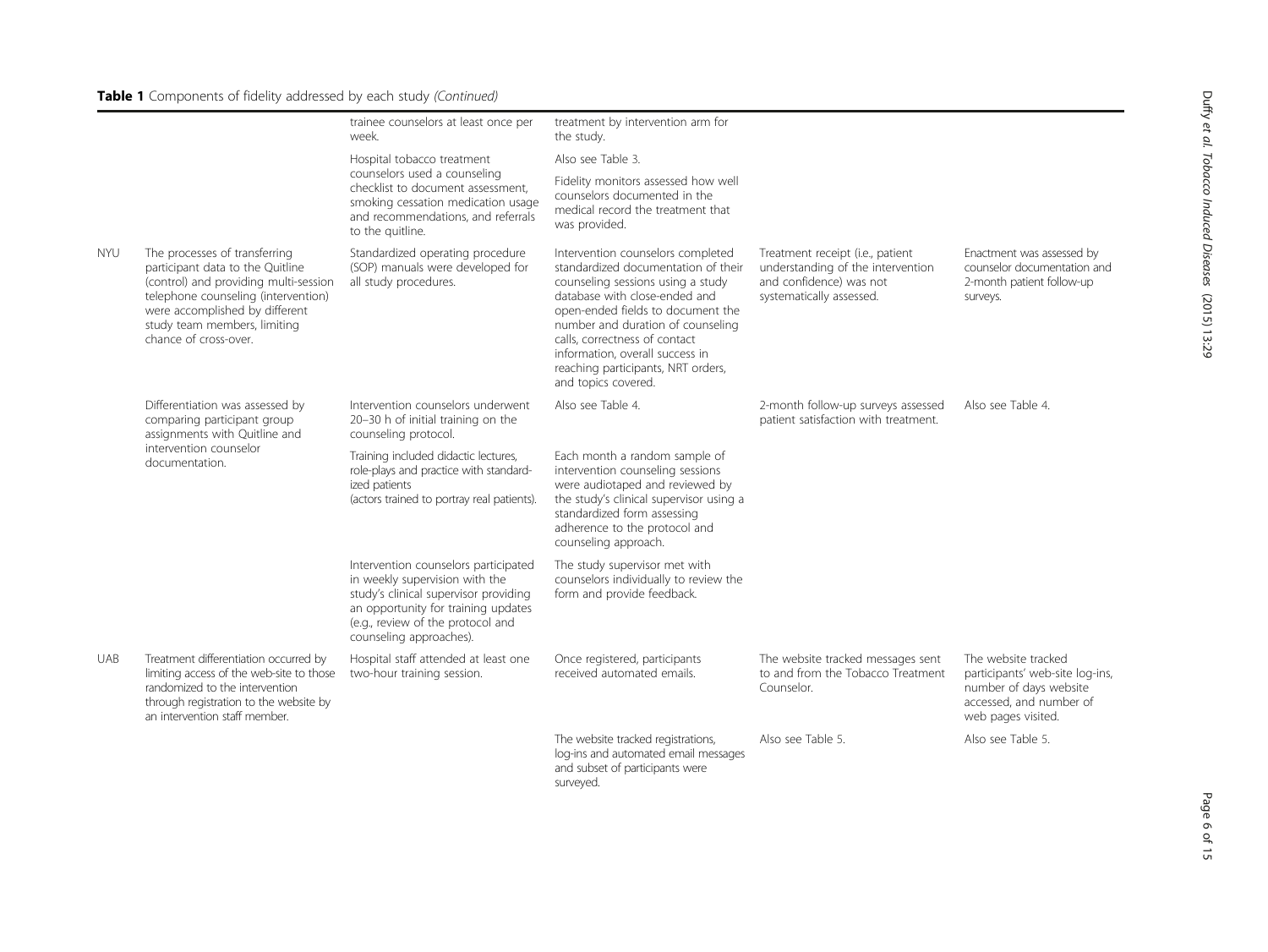# Table 1 Components of fidelity addressed by each study (Continued)

| <b>KPCHR</b> | Counselor documented assisted<br>referral acceptance, completion of<br>referrals to outpatient counseling,<br>and documented discharge<br>medication orders. | Study staff were trained and certified<br>in Good Clinical Practice.                                                                                                                                                                                                   | Counselor completed a tobacco<br>consult checklist for<br>each smoker seen, and a study<br>enrollment checklist for<br>consented and randomized patients.          | Counselor documented consult<br>topics discussed with the patient,<br>assisted referral acceptance and<br>referrals, and discharge medication<br>orders. | Utilization of quit resources<br>was documented at 6-month<br>follow-up and electronic<br>medical records<br>where available. |
|--------------|--------------------------------------------------------------------------------------------------------------------------------------------------------------|------------------------------------------------------------------------------------------------------------------------------------------------------------------------------------------------------------------------------------------------------------------------|--------------------------------------------------------------------------------------------------------------------------------------------------------------------|----------------------------------------------------------------------------------------------------------------------------------------------------------|-------------------------------------------------------------------------------------------------------------------------------|
|              | Counselor documented receipt of<br>printed quit information for patients<br>in the control group.                                                            | Counselors attended the same training<br>sessions on tobacco-dependence<br>treatment delivery for hospitalized<br>patients.                                                                                                                                            | Counselors were monitored during<br>initial piloting, and participated in<br>ongoing case management discussions<br>among the counselor group.                     | IVR call attempts, call completions,<br>and responses, were monitored<br>electronically.                                                                 |                                                                                                                               |
|              | Documentation, including IVR<br>completion data, was tracked and<br>reviewed monthly by study staff.                                                         | Other staff received appropriate<br>training in use of the study's<br>electronic data management system                                                                                                                                                                |                                                                                                                                                                    | Also see Table 6.                                                                                                                                        |                                                                                                                               |
|              | A participant screening and tracking<br>protocol was used to identify patients<br>with subsequent hospital admissions<br>to prevent reenrollment.            | at each site and in coding rules to<br>complete the forms properly.                                                                                                                                                                                                    |                                                                                                                                                                    |                                                                                                                                                          |                                                                                                                               |
| <b>MGH</b>   | Medication was provided exclusively<br>to intervention participants at the<br>time of hospital discharge (verified<br>by study ID).                          | For smoking cessation medication,<br>study staff were trained by the overall<br>coordinator and site coordinators to<br>obtain medication from the inpatient<br>pharmacy and deliver it to intervention<br>participants' bedside at the time of<br>hospital discharge. | Medication - Study staff delivered<br>1 month of smoking cessation<br>medication to the patient's bedside.                                                         |                                                                                                                                                          | Study staff electronically<br>tracked medication<br>dispensation via a standard<br>database.                                  |
|              | Similarly, only intervention<br>participants were entered into the<br>IVR database to receive calls after                                                    | Staff were also trained to enter<br>intervention participants' information<br>into the IVR database so that they                                                                                                                                                       | IVR calls were initiated by TelASK<br>with automated telephone calls to<br>smokers.                                                                                | The study did not formally track<br>treatment receipt.                                                                                                   | IVR calls were monitored by<br>TelASK and study staff via<br>secure access to a web-portal.                                   |
|              | hospital discharge (determined by<br>study ID).                                                                                                              | could be called according to the<br>TelASK (participating IVR company)<br>protocol).                                                                                                                                                                                   | All call activity was recorded<br>electronically via call flow sheets, and<br>a subset of calls was randomly<br>selected by TelASK for internal<br>quality review. |                                                                                                                                                          | Telephonic behavioral<br>counseling enrollment and<br>calls were monitored by AWI<br>via standard database.                   |
|              |                                                                                                                                                              |                                                                                                                                                                                                                                                                        | Also see Table 7.                                                                                                                                                  |                                                                                                                                                          |                                                                                                                               |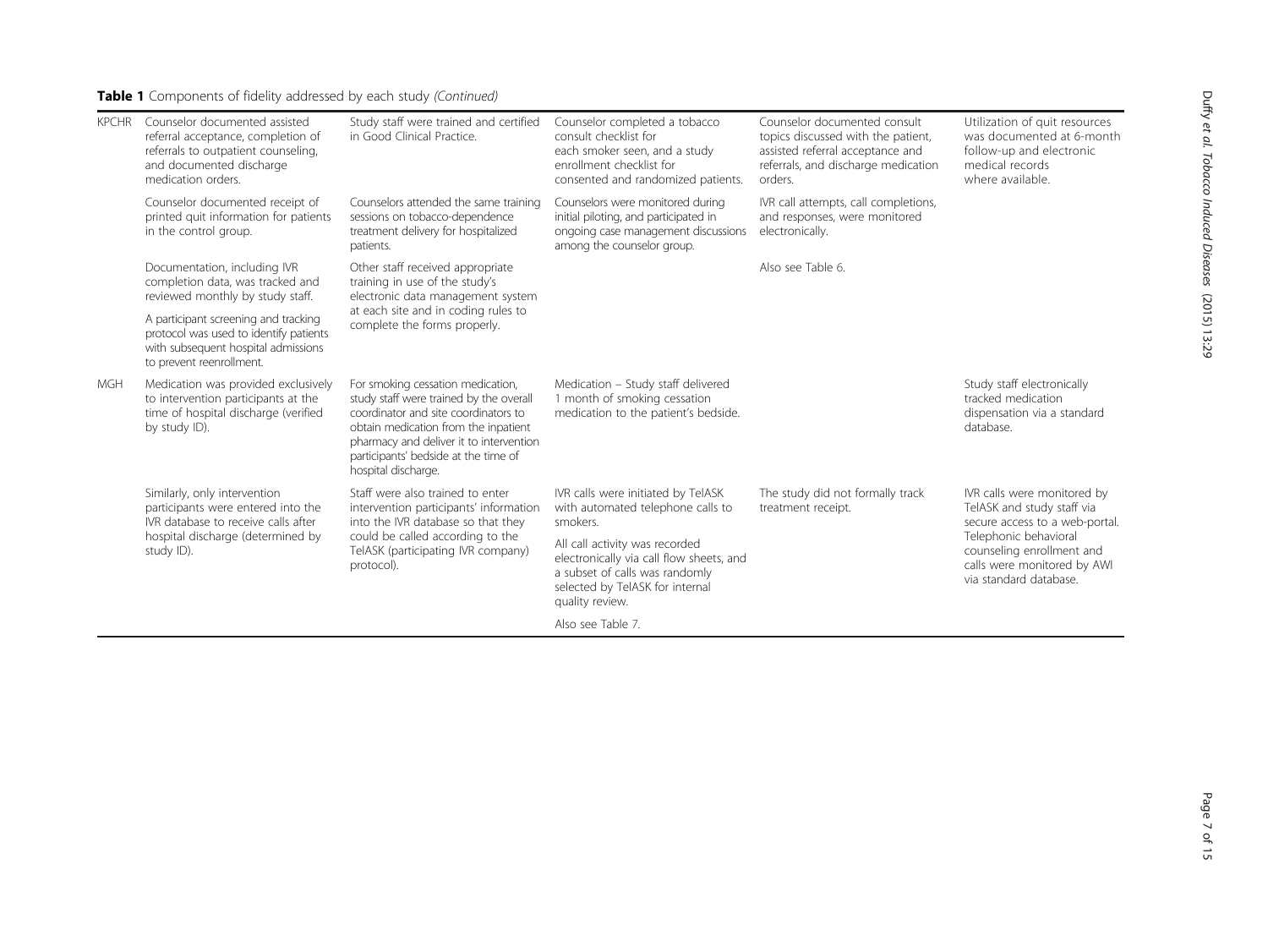<span id="page-7-0"></span>

web intervention, 735 (98 %) participants were registered, 73 % at bedside and 25 % over the telephone. Post-hospitalization calls by interventionists encouraging use of the website were completed for 64 % of intervention participants, while another 34 % were left detailed messages encouraging use. The web-system documented at least 1 web-page was visited by 700 (94 %) participants with the mean number of pages accessed being  $5.4$  (sd = 4.1; range 1–29). Ninety-one participants (11 %) emailed the tobacco counselor two or more times, while another 51 % emailed the counselor at least once. When a subset of participants (22 %;  $n = 167$ ) were asked how often they read their intervention emails, 27 % of respondents reported

always, 19 % often, 24 % half the time, 13 % rarely, 5 % never and 12 % did not respond. Participants were also asked for comments regarding their experience with the intervention, providing some insight into why the website wasn't used as much as planned (e.g., computer problems, not comfortable with using a website, found it confusing) and how the emails were perceived (e.g., boring, interesting, helpful, incessant).

# Kaiser Permanente Center for Health Research (KPCHR)

Treatment delivery was assessed using a treatment form to record components of counselor-patient discussion of tobacco use variables and an enrollment checklist to document assisted referral (AR) to

**Table 2** (UCSD): *delivery* of nicotine patches by condition  $(N = 637)$ 

|                               | Total patch conditions ( $n = 637$ ) | Patch only $(n = 320)$ | Counseling + patch ( $n = 317$ ) |  |  |  |
|-------------------------------|--------------------------------------|------------------------|----------------------------------|--|--|--|
|                               | %                                    | $\%$                   | %                                |  |  |  |
| Received patches at discharge | 62.8                                 | 67.5                   | 58.0                             |  |  |  |
| Received patches by mail      | 35.5                                 | 31.3                   | 39.8                             |  |  |  |
| Refused patches               |                                      |                        | 2.2                              |  |  |  |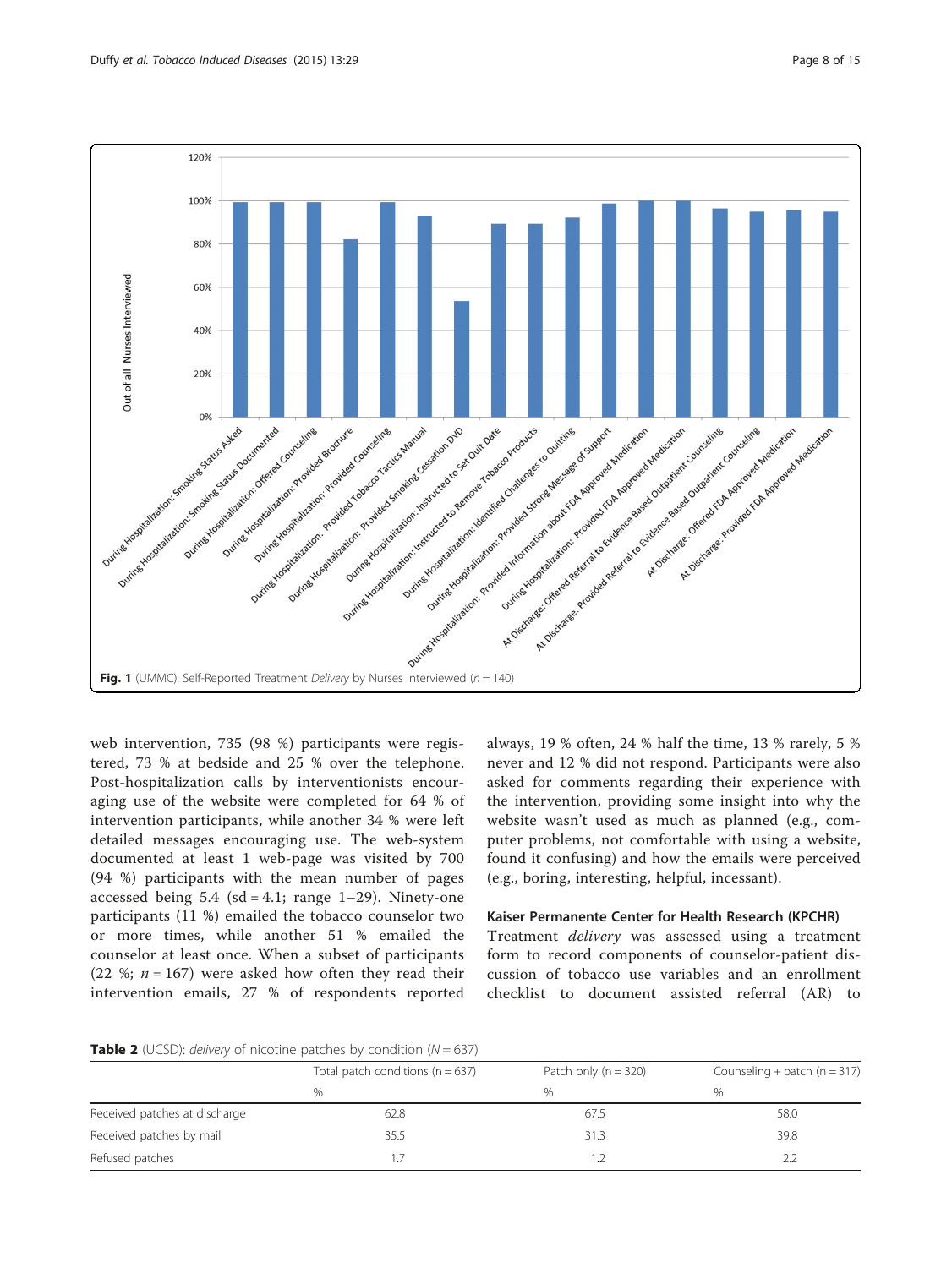<span id="page-8-0"></span>**Table 3** (KU): hospital counselor treatment *delivery* as measured by checklist and direct observation ( $N = 108$ )

| Warm handoff ( $N = 57$ observations)                                                                                                                                                                                                | % performed<br>appropriately |
|--------------------------------------------------------------------------------------------------------------------------------------------------------------------------------------------------------------------------------------|------------------------------|
| Let patient know survey is over and now you will be moving into the treatment portion of the intervention.                                                                                                                           | 98                           |
| Describe warm hand-off process                                                                                                                                                                                                       | 79                           |
| Explain to patient you will now call the quit line then hand them the phone                                                                                                                                                          | 100                          |
| Explain they will talk to two people: first registration and second they will be transferred to the quit coach                                                                                                                       | 98                           |
| Explain the registration person will ask some questions that might seem redundant (like we have already asked)                                                                                                                       | 79                           |
| Let them know you will check back in on them after the call                                                                                                                                                                          | 100                          |
| Perform call, using appropriate language                                                                                                                                                                                             | 100                          |
| Leave room, notify patient's nurse or floor staff patient is talking to quit line, discuss medications for withdrawal if<br>appropriate.                                                                                             | 97                           |
| Fax Referral ( $N = 51$ observations)                                                                                                                                                                                                |                              |
| Let patient know survey is over and now you will be moving into the counseling/ treatment portion of the intervention                                                                                                                | 98                           |
| Conduct assessment of smoking history readiness to quit                                                                                                                                                                              | 96                           |
| Briefly touch on benefits and barriers to quitting as appropriate                                                                                                                                                                    | 100                          |
| Provide accurate medication information, use elicit, provide, elicit                                                                                                                                                                 | 94                           |
| Build plan to quit/stay quit using the booklet (as needed)                                                                                                                                                                           | 94                           |
| Ask if patient requests cessation medication script on discharge                                                                                                                                                                     | 98                           |
| Summarize key topics, goals, and next steps                                                                                                                                                                                          | 94                           |
| Description of Fax Referral Process                                                                                                                                                                                                  |                              |
| Someone will call at the number you provided soon after discharge                                                                                                                                                                    | 96                           |
| Explain they will talk to registration first and answer questions before talking to a counselor                                                                                                                                      | 75                           |
| Avoid telling patient they don't have to take all calls                                                                                                                                                                              | 98                           |
| Discuss plans to obtain medications post discharge: 1. Discuss patient interest in post discharge medications. 2. Tell them<br>we will request a prescription from medical staff if appropriate. 3. Discuss how to obtain medication | 96                           |
| Follow up with medical staff about inpatient and discharge medications                                                                                                                                                               | 90                           |

Table 4 (NYU): treatment delivery and enactment intervention arm from counselor documentation and patient surveys ( $N = 805$ )

|                                                                                               | % performed<br>appropriately |
|-----------------------------------------------------------------------------------------------|------------------------------|
| Medications from Counselor Documentation                                                      |                              |
| Interested in receiving Nicotine Replacement<br>Therapy (NRT) NRT from the study <sup>a</sup> | 32                           |
| NRT provided by the study                                                                     | 31                           |
| Received a NRT prescription at discharge                                                      | 8                            |
| Calls from Counselor Documentation                                                            |                              |
| Completed at least one call                                                                   | 52                           |
| Completed 7 calls                                                                             | 14                           |
| Set a Ouit Date                                                                               | 10                           |
| Used NRT                                                                                      | 27                           |
| Two-month Patient Survey                                                                      |                              |
| Used telephone counseling                                                                     | 48                           |
| Used NRT                                                                                      | 34                           |

<sup>a</sup>Data only available on participants who spoke with an intervention counselor

outpatient counseling and medications. Among the 597 study participants who were randomized to the AR + IVR group, nearly all participants received nicotine withdrawal counseling, discussed tobacco use and quit history, were assessed for medication contraindications, discussed available quit services, and were provided printed quit materials (Table [6](#page-9-0)). Patients randomized to the AR + IVR group were offered a referral to centralized counseling services or a faxed referral to the quitline. Overall, 57 % accepted AR, 43 % accepted discharge medications, and 28 % accepted both. In one hospital, patients were less likely to accept the AR than another hospital, but more likely to accept medications and both counseling and medications (p < .001). Patients' primary care providers were notified 76 % of the time, with nearly all providers notified in one hospital and less than half notified in another. About half of the intervention recipients completed call 1, and completion rates fell for each subsequent call.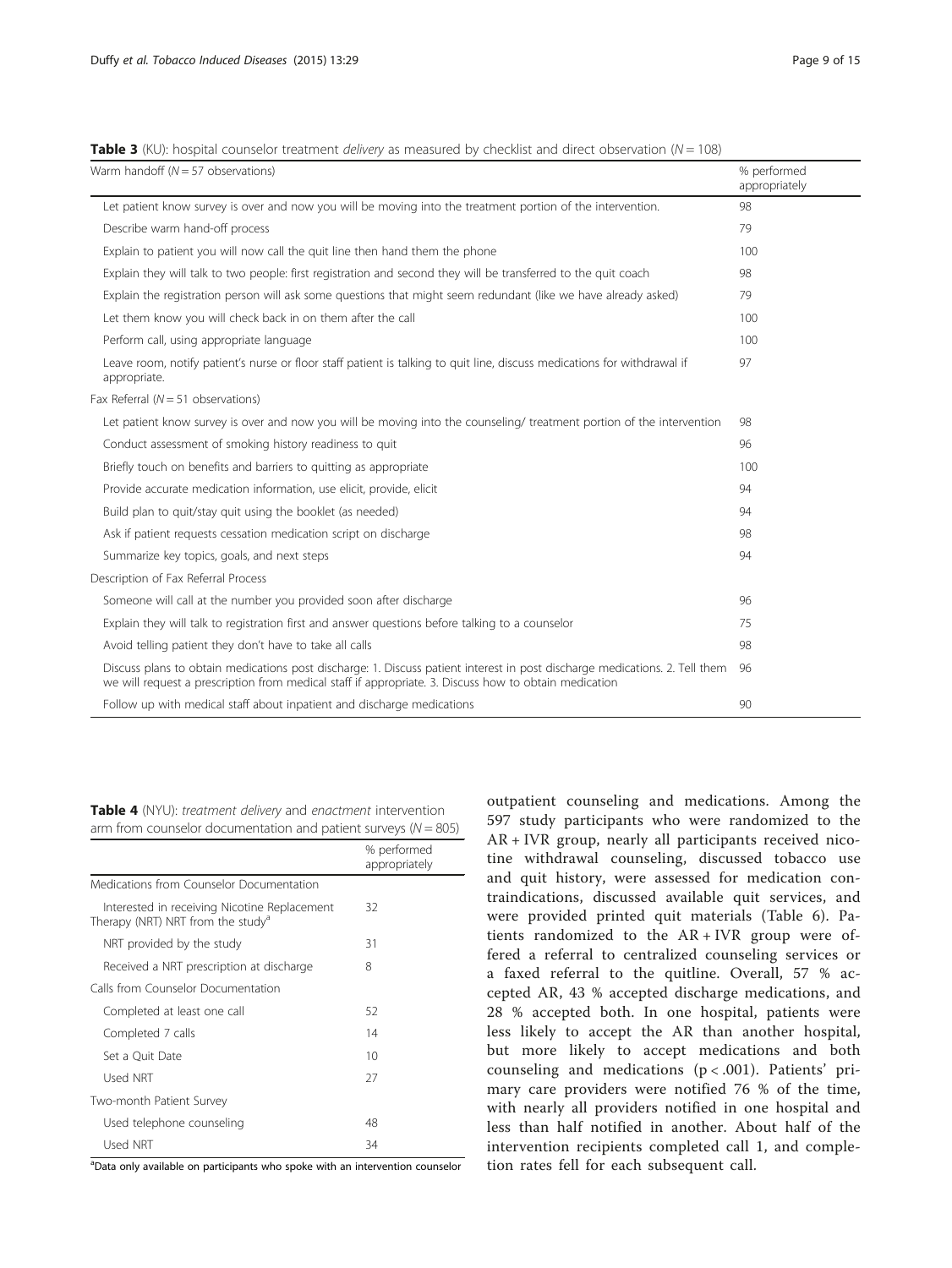<span id="page-9-0"></span>Table 5 (UAB): treatment receipt and enactment from web-system ( $n = 748$ ) and a sub-set of participant self-reports at 6 months post-intervention ( $n = 172$ )

| Website logins <sup>a</sup>        | % system reported $n = 748$                              | % participant<br>reported $n = 172$ |
|------------------------------------|----------------------------------------------------------|-------------------------------------|
| Never                              | 6                                                        | 32                                  |
| $1-2$ times                        | 78                                                       | 28                                  |
| 3-5 times                          | 11                                                       | 24                                  |
| 6-10 times                         | 3                                                        | 10                                  |
| More than 10<br>times              | $\mathfrak{D}$                                           | 6                                   |
| Intervention emails                | % system reported sent                                   | % participant<br>reported received  |
| 0                                  | 1                                                        | 12                                  |
| $1 - 3$                            | 0                                                        | 13                                  |
| $4 - 10$                           | 0                                                        | 32                                  |
| More than 10                       | 99                                                       | 43                                  |
| Counselor messages<br>via web-site | % System reported messages<br>to counsel or (range 0-17) |                                     |
| 0                                  | 38                                                       |                                     |
| 1                                  | 51                                                       |                                     |
| $\mathfrak{D}$                     | 6                                                        |                                     |
| 3 or more                          | 5                                                        |                                     |

### Massachusetts General Hospital (MGH)

Treatment delivery and enactment were both monitored by tracking acceptance and participation in treatment components among 529 intervention participants (see Table [7\)](#page-10-0). In terms of treatment delivery, all 529 participants received one month of free medication at the time of hospital discharge, although only 51 % requested the 2nd month of medication (1st refill) and only 19 % requested the 3rd (2nd refill). All were enrolled into the TelASK IVR database and were called after hospital discharge and almost 9 out of 10 (88 %) accepted at least 1 IVR call. Success of transfer from the IVR call to counseling was also monitored. In the first two months of the study, 33 % of calls were dropped, in part due to participants hanging up prior to transfer completion. After adjustment that included reduced wait time and a recorded message to remain on the line, the IVR-to-counselor successful transfer rate increased and held steady reflecting a successful transfer in 83 % of patients requesting transfer to AWI. In terms of treatment enactment, about one-third of those who accepted at least one TelASK IVR call enrolled in telephone counseling through AWI, with 20 % completing all 5 outgoing counselor calls.

<sup>a</sup>One login was during registration

Table 6 (KPCHR): tobacco cessation treatment receipt among ITSAR intervention group recipients (AR + IVR) obtained from consult and enrollment checklist and IVR service provider reports ( $N = 597$ )

|                                                               | All sites $N = 597$ | Kaiser Sunnyside Medical Center<br>$N = 414$ | Legacy Emanuel/ OHSU Hospitals<br>$N = 183$ |
|---------------------------------------------------------------|---------------------|----------------------------------------------|---------------------------------------------|
|                                                               | %                   | %                                            | %                                           |
| Inpatient quit services                                       |                     |                                              |                                             |
| Withdrawal/comfort assessed                                   | 99                  | 99                                           | 100                                         |
| Tobacco use/quit history                                      | 98                  | 98                                           | 100                                         |
| Contraindications for meds                                    | 95                  | 93                                           | 100                                         |
| Risk factors for quitting                                     | 95                  | 94                                           | 100                                         |
| Discussed quit services                                       | 99                  | 99                                           | 100                                         |
| Provided quit materials                                       | 99                  | 99                                           | 100                                         |
| Assisted referral to outpatient care                          |                     |                                              |                                             |
| HES/fax to quitline                                           | 57                  | 49                                           | 78                                          |
| D/C meds arranged                                             | 43                  | 50                                           | 27                                          |
| Both                                                          | 28                  | 30                                           | 23                                          |
| Primary care physician notified of quit program<br>enrollment | 76                  | 98                                           | 25                                          |
| IVR completed calls (post D/C)                                |                     |                                              |                                             |
| Call 1                                                        | 53                  | 52                                           | 56                                          |
| Call 2                                                        | 48                  | 51                                           | 41                                          |
| Call 3                                                        | 41                  | 41                                           | 41                                          |
| Call 4                                                        | 34                  | 37                                           | 28                                          |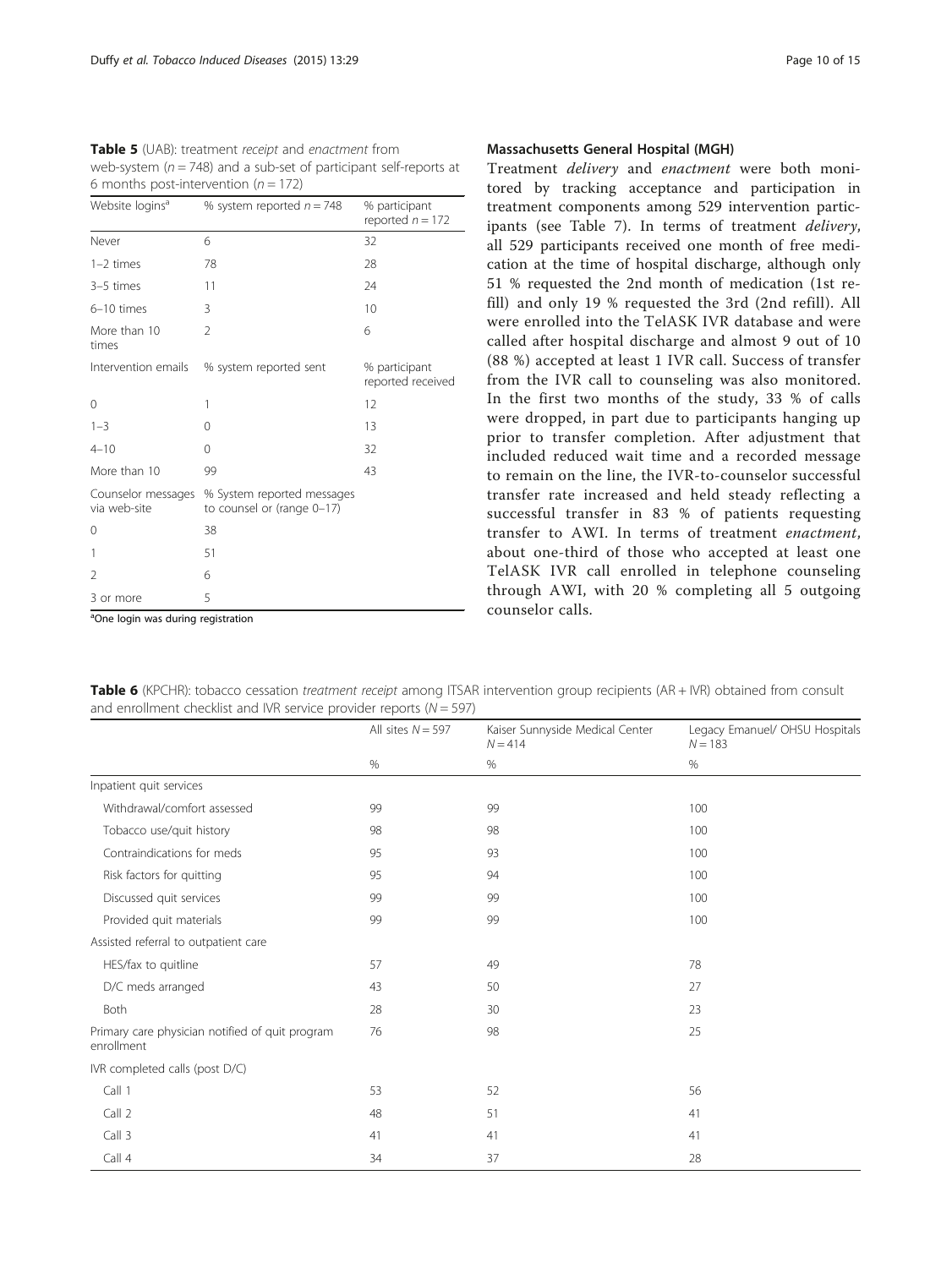<span id="page-10-0"></span>Table 7 (MGH): treatment delivery (Medication, IVR Calls) and treatment enactment (Enrollment in Behavioral Telephone Counseling) among *Helping HAND 2* trial participants ( $N = 529$ )

| Components of enhanced care                                                                                   | Percent |
|---------------------------------------------------------------------------------------------------------------|---------|
| Pharmacotherapy                                                                                               |         |
| Received First Month Pharmacotherapy on<br>Hospital Discharge                                                 | 100     |
| NRT Monotherapy                                                                                               | 22      |
| NRT Combination Therapy                                                                                       | 74      |
| Bupropion                                                                                                     | $<$ 1   |
| Bupropion + NRT                                                                                               | <1      |
| Varenicline                                                                                                   | $<$ 1   |
| Varenicline + NRT                                                                                             | <1      |
| Received 1st refill                                                                                           | 51      |
| Received 2nd refill                                                                                           | 19      |
| Interactive Voice Response (IVR)                                                                              |         |
| # IVR Calls Accepted                                                                                          |         |
| $\Omega$                                                                                                      | 12      |
| 1                                                                                                             | 12      |
| $\overline{2}$                                                                                                | 16      |
| 3                                                                                                             | 21      |
| $\overline{4}$                                                                                                | 16      |
| 5                                                                                                             | 24      |
| Number of calls accepted among those who enrolled<br>in behavioral counseling via warm transfer ( $n = 134$ ) |         |
| 1                                                                                                             | 40      |
| 2                                                                                                             | 20      |
| 3                                                                                                             | 16      |
| 4                                                                                                             | 10      |
| 5                                                                                                             | 13      |

## **Discussion**

# Study design and training

There was little reported cross-contamination among the study arms. Quasi-experimental studies, such as the UMMC study can prevent intervention drift as they allow for greater separation of groups or treatment *differentiation*. UCSD and KU had fidelity measures of the usual care arm, which can measure treatment differentiation between arms. Training was universally applied across all of the studies and can be enhanced by developing manuals and/or toolkits for providers and patients as was done in the UMMC and NYU studies. Training enhances standardization across intervention activities [[2\]](#page-14-0) and reduces the risk of variation in strength and elements of intervention provided. Training increases competence, self-efficacy, and confidence [\[24](#page-14-0), [25](#page-14-0)].

### Delivery/Receipt/ Enactment

Once training is complete, continued monitoring is necessary. Four of the studies (UMMC, KU, and NYU, KPCHR) used a checklist to monitor interventionists, but the items varied widely. The KU checklist (see Table [3\)](#page-8-0) was largely based on specific components of their unique intervention. The UMMC checklist (see [Appendix 1\)](#page-11-0) was based on Joint Commission (JC) standards for inpatient smoking cessation interventions [[26\]](#page-14-0) and this approach can directly translate into quality assurance. The KPCHR checklist (see Table [6](#page-9-0)) was designed to capture key elements of the US Public Health Service [\[27](#page-14-0)] and JC standards for smoking cessation. The NYU checklist (see [Appendix 2](#page-12-0)) was based largely on the relationship the counselor built with the patient, which is important as differences in warmth and ease, interactional style, and therapist empathy and self- efficacy can represent serious threats to fidelity [\[4](#page-14-0), [28](#page-14-0)].

Delivery of medications ranged from 31 to 100 % across the studies, with higher levels coming from those studies that gave away free medications (UCSD and MGH) and lower levels coming from those studies that sought to obtain prescriptions for the patient in real world systems (NYU). Delivery of counseling was highest among those studies that used automated systems (websites and IVR systems) such as UAB, KPCHR, and MGH, but this did not automatically translate into treatment receipt and enactment. In the KU study, warm hand-off versus fax referral did increase enrollment in the quitline. In the UAB study most participants in the intervention arm accessed the website, but only about one-quarter participated in email communication.

Some studies measured treatment enactment in two ways showing concurrence or discordance between the two measures. In the NYU study, patient reports of participating in phone calls were only slightly lower than those reported by counselors. In the UAB study, the website reported fewer logins than a subset of patients self-reported, perhaps due to social desirability or recall bias, as patients were surveyed 6 months after discharge. Automated systems, such as the IVR, telephone, and website systems used in the KU, UAB, KPCHR, and MGH studies provide easily available fidelity data. Yet, automated data may not identify qualitative issues identified in observations of and surveys/interviews with interventionists and patients as done in the UMMC, KU, NYU, KPCHR, and other similar studies [[29\]](#page-14-0). Unlike data from automated systems, qualitative data can provide rich information about barriers and facilitators to implementation.

In summary, all sites monitored their intervention and study fidelity, in particular how they differentiated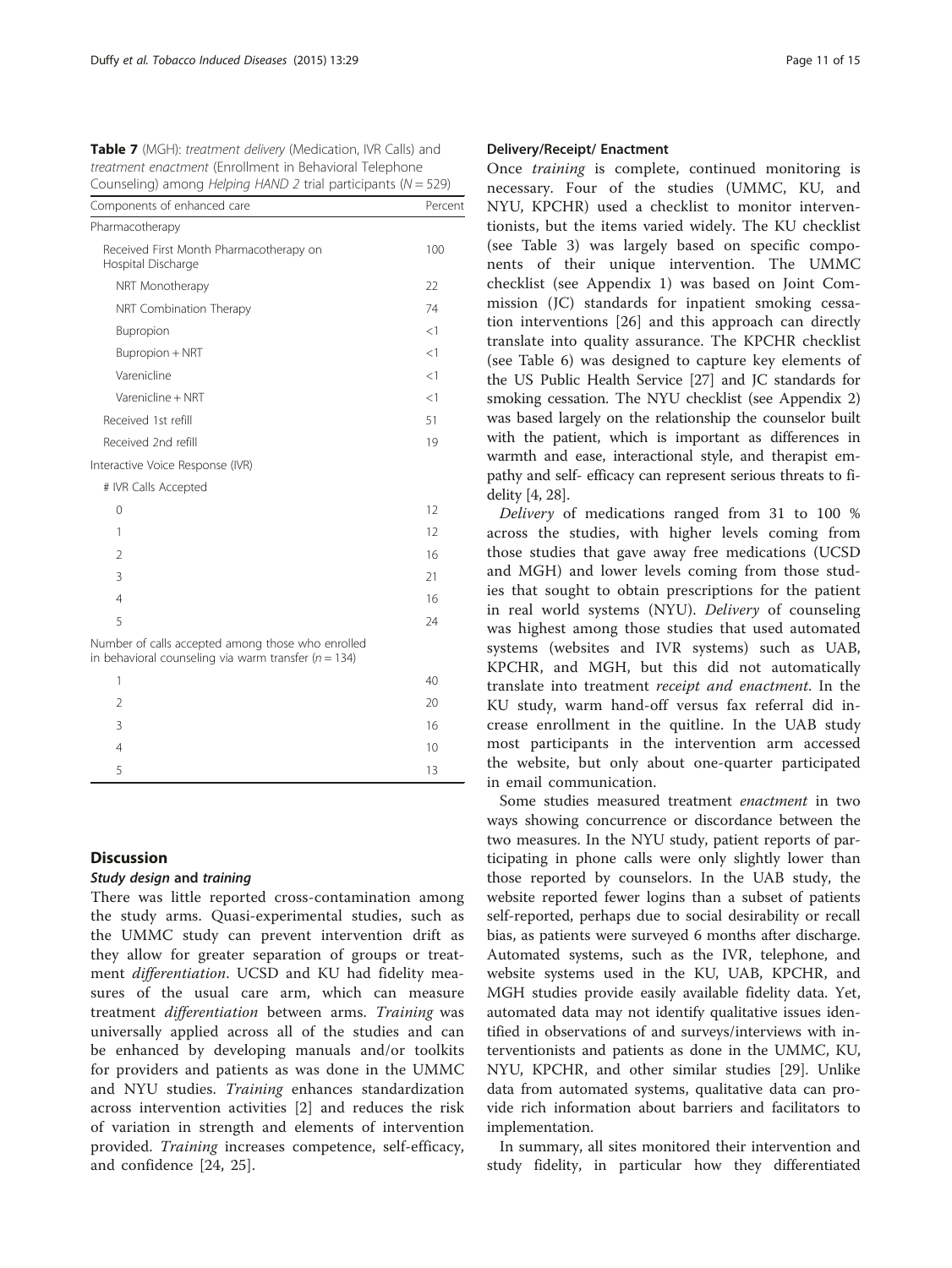<span id="page-11-0"></span>between study arms, what training was provided and who engaged in it, what was delivered and to whom/ how much, and to a lesser extent, intervention receipt and enactment by participants. Using these 5 categories as a guide, the studies all achieved monitoring of each aspect, to greater and lesser degrees as fit their programs. These examples may help other researchers in developing their own fidelity monitoring plans by identifying similar structural components and the methods for those components described herein.

### Challenges of fidelity monitoring

Recording treatment sessions and then having two observers rate fidelity is considered the gold standard [[10\]](#page-14-0), but can be very time consuming and costly, especially in dissemination trials [[11\]](#page-14-0). Some might argue that fidelity monitoring fundamentally changes the intervention itself in that the fidelity assurance process serves as a reminder that would otherwise not exist. If the fidelity assessment must be viewed as part of the intervention, the validity of the intervention is challenged when it is conducted without fidelity checks once the research has been concluded and the intervention continues to be usual care.

Rigid application of treatment protocols may impede treatment delivery. The therapists may feel "locked in" or resistant to "cookbook" approach. Fidelity arguably does not allow the provider to tailor the intervention to the patient's needs. For example, treatment fidelity may interfere with sound clinical judgment when shorter sessions or cultural adaptations to a treatment protocol are warranted. It may be a challenge to implement rigid protocols for smoking cessation in busy inpatient settings [\[3](#page-14-0), [10](#page-14-0), [30\]](#page-14-0).

While modifying an intervention presents a challenge to fidelity measurement [[11\]](#page-14-0), a realistic and sustainable intervention may need to allow for adaptation and modification. Some studies make adaptability under certain circumstances a requirement [[30](#page-14-0)–[32](#page-14-0)]. While some researchers question that adaptations retain efficacy/effectiveness [[2, 8\]](#page-14-0), fidelity checks can be used to empower the stakeholders to actively participate in the process of adaptation. Finding the optimal balance between fidelity and adaptation requires a treatment design that allows for modifications and also calls for competence among interventionists to make appropriate treatment decisions [\[33](#page-14-0)].

### Conclusion

Despite the challenges of measuring fidelity, the seven CHART studies used a variety of methods to

enhance fidelity with the goal of ensuring the accurate delivery of smoking interventions with consideration for feasibility and sustainability. The examples provided can be used to guide future studies. Some of the strategies to address fidelity may be more adaptable to certain types of trials and matching monitoring methods to study design and program deliverables will facilitate appropriate fidelity tracking. For example, direct observation may work best in RCTs where there are few interventionists, whereas direct observation is more difficult in large implementation trials that could instead use provider surveys. Researchers may determine which of the studies described is similar to their own and consider measuring fidelity in similar ways. The strengths, limitations, potential need for adaptation, and costs of fidelity monitoring need to be taken into consideration when designing and implementing clinical trials.

### Appendix 1

(UMMC): Fidelity Nurse Interview Guide DURING HOSPITAL STAY:

Patient was asked about tobacco use.

Smoking status was documented.

For patients, who are current tobacco users OR quit within the last 12 months:

PATIENT WAS OFFERED COUNSELING DUR-ING HOSPITAL STAY.

Quit Smoking brochure was provided.

PATIENT RECIEVED COUNSELING.

Behavioral coments:

Advised the patient to set a quit date, ideally within 2 weeks

Advised the patient to remove all tobacco products from home and at work.

Discussed potential challenges to quitting, staying off tobacco, and planning ahead on how to deal with the challenges.

Provided the patient with strong messages of support and encouragement,

Stop Smoking videotape was provided.

Tobacco Tactics workbook was provided.

Information about FDA-approved cessation medication was provided.

AT DISCHARGE:

Patient was offered referral to outpatient counseling.

Patient recieved referral to outpatient counseling.

Patient was offered prescription for FDA-approved cessation medication.

Patient received prescription for FDA-approved cessation medication.

Bolded items are Joint Commision standards.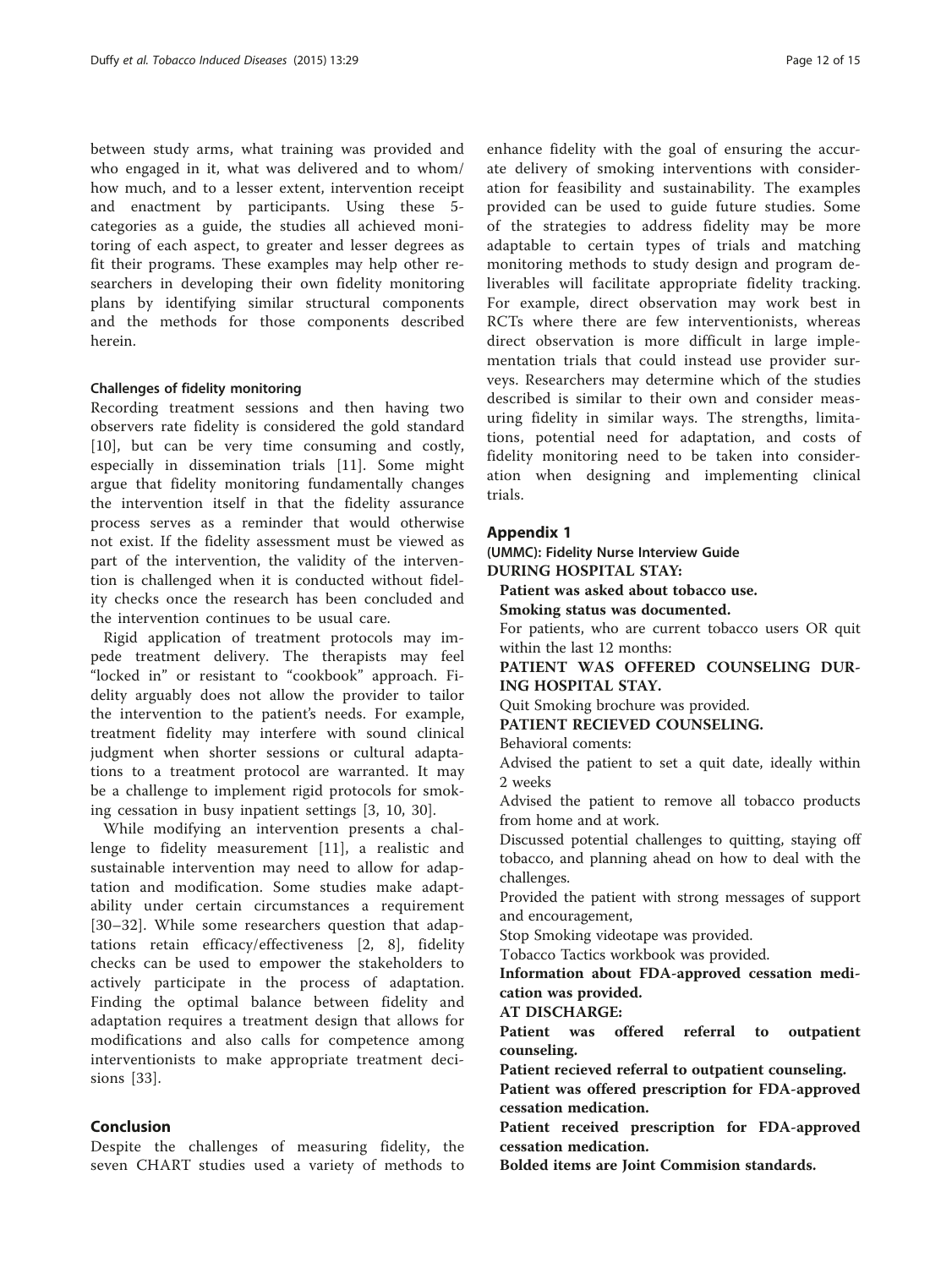# <span id="page-12-0"></span>Appendix 2

Table 8 (NYU): fidelity counseling audio review form

| Study ID#:<br>Date:                                  |          |
|------------------------------------------------------|----------|
| TTS:                                                 |          |
| Fidelity Rater:<br>Length of session: minutes        |          |
| Counseling Session:                                  |          |
| $1 = 1$ st call<br>2 = Counseling<br>$3 = Post-Quit$ |          |
| <b>DOMAINS</b><br>N/A<br>Did not do<br>ОK            | Did well |

1. Treatment Alliance/Non-specific effects

Outlines program for patients, obtains buy-in and forms working relationship.

Demonstrates warmth. (E.g., "I can understand how you feel.") Took a personal interest in pt.

Demonstrates credibility. "E.g., "Many patients have found that distracting themselves by doing something pleasant can help them deal with the urge to smoke."

Minimizes non-relevant (e.g., non-smoking-related) conversation. (E.g., "I hear what you're saying (reflect/ summarize). Let's shift and talk about your smoking."

Comments:

2. Assessment

Obtained history of smoking

Environment: Assesses smoking at home and among friends and family

Elicited pros and cons of smoking

Elicited personal psychological/habit/physical components of addiction

Discussed motivation to quit and helped patient expand on meaning of their reasons. "You mentioned health, what would be different if you had better health?' "What are some reasons that's important for you?"

Discussed confidence in ability to quit

Comments:

3. Counseling Skills

Asks more open-ended questions. (E.g., "Let's spend a few minutes talking about your quit date. Can you tell me about the plan for this day?")

Encourages change talk from patient (e.g., less talking by TTS and more listening). Rule of thumb: Patient should talk 3 times as much as the counselor.

Asks one question at a time.

Corrects assumptions and uses Elicit-Provide-Elicit framework (E.g., "May I tell you a little about the effects of smoking on ——?" "Actually, that's what many people think, can I tell you more about that?"

Uses empathic listening statements to Affirm patient's experience (reflection: simple, complex as needed)

Uses summaries/transition statements when introducing a new topic/idea. E.g., "I understand that you want to quit because of your health and for your children. These are very important reasons. Let's switch to a different, but related topic and discuss some reasons why you like smoking."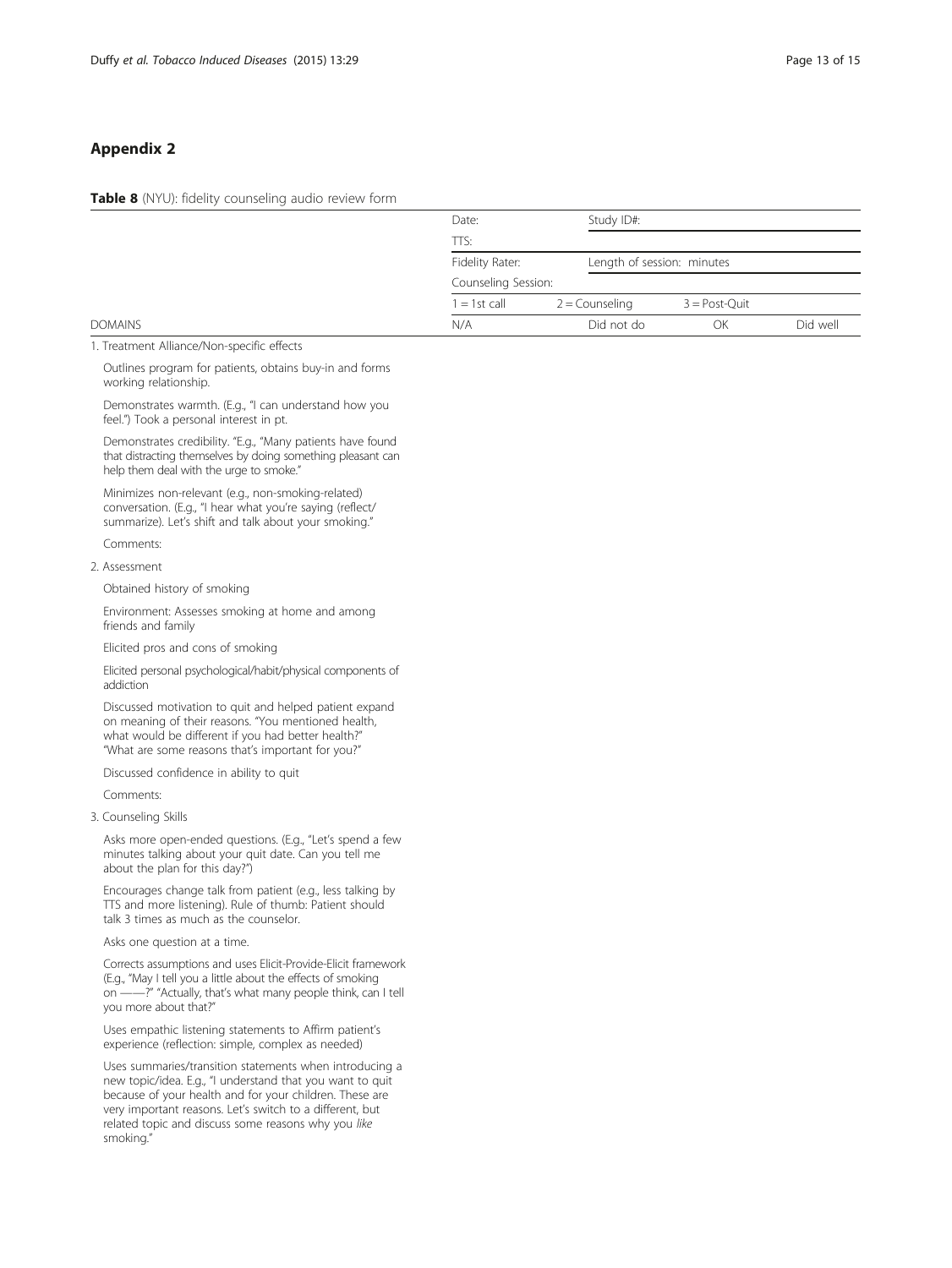### Table 8 (NYU): fidelity counseling audio review form (Continued)

Comments:

4. Cessation Planning

Elicited patient ideas and exchanges information about quit plan, including correcting assumptions.

Discusses NRT – past use, type of use, corrected assumptions

Helped patient set behavioral goals and a quit date

Identified triggers for smoking (psychological/habit/physical) and environmental (family, friends who smoke)

Helped patient identify strategies for coping with triggers

Asks patient to review upcoming plan for the week in their own words/check in re understanding

Gives encouragement. (E.g., "I know you can do this, and I'll be here to help you.")

Reviews number of remaining sessions

Problem-solving (follow up calls)

Examines slip or relapse situations

Discuss and normalize withdrawal symptoms

Develops patient self-image as a non-smoker

Comments:

5. Adaptivity

Tailors the content of counseling to patient needs (e.g., active/passive engagement style; information-seeking/ avoidant; psychologically distressed/non-distressed; motivated/unmotivated.) E.g., Mental health/anxious patients may have difficulties with problem-solving and follow-through. These patients may need a more directive approach. Patients who are information-seeking may have lots of questions; TTS is able to answer these but can keep the counseling on course. Meets the patient where he/she is at.

Tailors the content of counseling according to the session flow (e.g., fluidity, flexibility). If a patient has quit, and more time is spent talking about NRT, then spend a little less time on motivation building.

Comments:

### Competing interests

The authors declare that they have no competing interests.

#### Authors' contributions

SD conceptualized the paper, was the lead author for the paper, drafted the paper, integrated the findings across the studies, and wrote the sections of the paper pertaining to the UMMC study. SC and CK wrote the sections of the paper pertaining to the UCSD study and edited drafts of the paper. JF wrote the sections of the paper pertaining to the KP study and edited drafts of the paper. KH wrote the sections of the paper pertaining to the UAB study and edited drafts of the paper. ER wrote the sections of the paper pertaining to the NYU study and edited drafts of the paper. TS wrote the sections of the paper pertaining to the KU study and edited drafts of the paper. HT wrote the sections of the paper pertaining to the MGH study and edited drafts of the paper. AW wrote selected sections of the introduction and discussion section and drafted Fig. [1](#page-7-0).

#### Acknowledgements

The Consortium of Hospitals Advancing Research on Tobacco (CHART) was funded by the National Heart, Lung, and Blood Institute (NHLBI), National Cancer Institute (NCI), National Institute on Drug Abuse (NIDA) and the Office of Behavioral and Social Sciences (OBSSR) by cooperative agreements to a research coordinating unit (Kaiser Foundation Research Institute, PI: Victor Stevens, PhD, U01HL52333) and six research projects (New York University School of Medicine, PI: Scott Sherman, MD, U01HL105229; University of California San Diego, PI: Shu-Hong Zhu, PhD, U01CA 159533; University of Kansas Medical Center, PI: Kimber Richter, PhD, U01HL105232; University of Alabama Birmingham, PI: William Bailey, MD, U01DA031515; University of Michigan Ann Arbor, PI: Sonia Duffy, PhD, U01HL105218; Kaiser Foundation Research Institute, PI: Jeffrey Fellows, PhD, U01HL105231). An additional project (Massachusetts General Hospital, PI: Nancy Rigotti, MD, Co-I: Hilary Tindle, MD, MPH, RC1HL099668) has been included in the consortium. NIH Project Scientists on this project have included Lawton Cooper, MD, Sarah Duffy, PhD, Debra Grossman, PhD, Glen Morgan, PhD, William Riley, PhD, Catherine (Kate) Stoney, PhD, and Xin Tian, PhD. The authors would like to express our appreciation to the hospital and research staff (too many to name) who participated in the design and implementation of the studies. Lastly we would like to express our appreciation to the patients that enrolled in the studies.

This study was conducted within the Consortium of Hospitals Advancing Research on Tobacco (CHART), an affiliation of tobacco control researchers from six non-profit research organizations and the National Institutes of Health with the aims of evaluating the effectiveness and cost-effectiveness of practical interventions to reduce smoking among hospitalized patients. CHART is